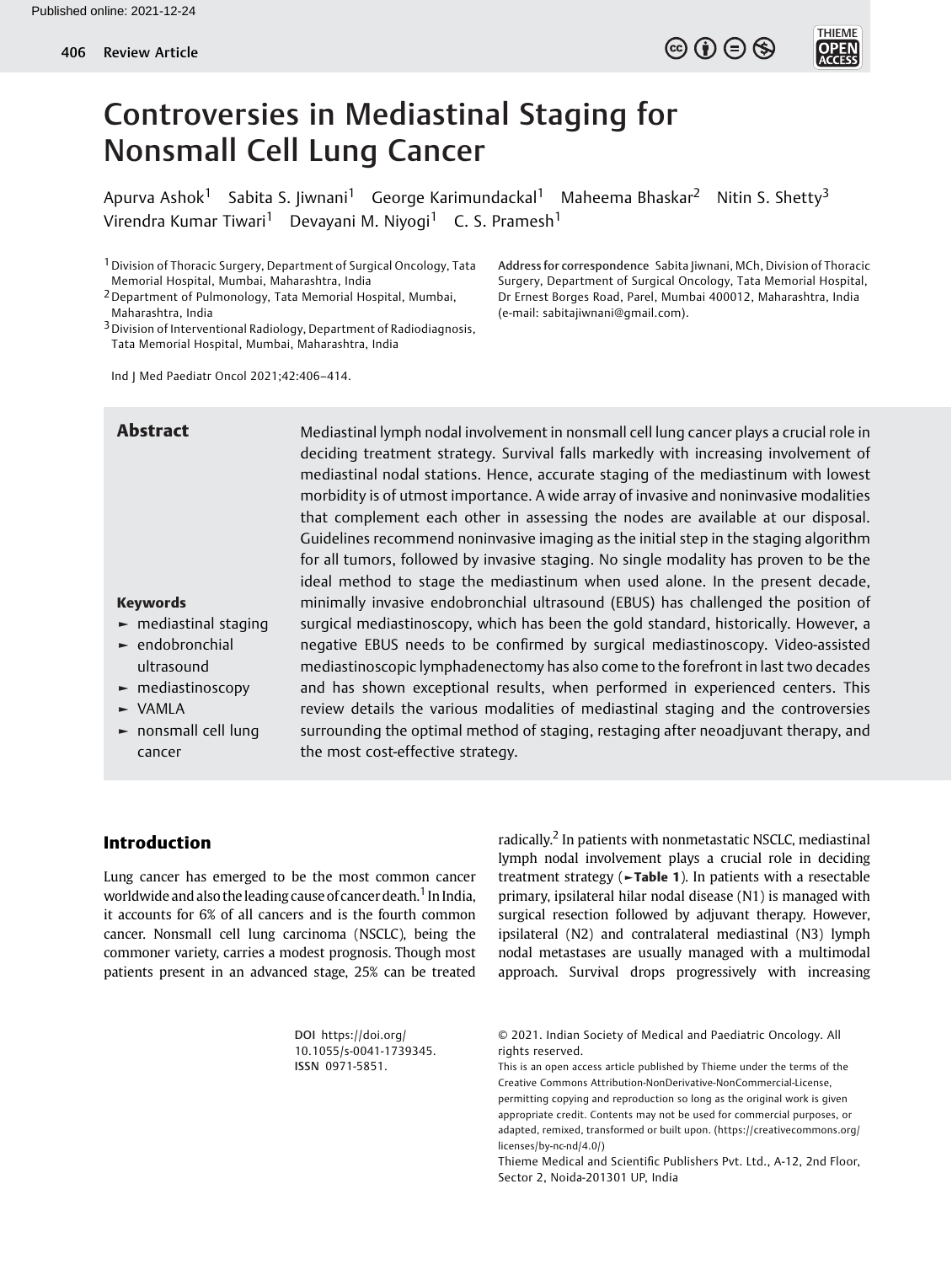| Nodal stations | Location of the nodes                                                 |  |
|----------------|-----------------------------------------------------------------------|--|
| 1              | Highest mediastinal                                                   |  |
| 2R             | Right upper paratracheal (above the level<br>of brachiocephalic vein) |  |
| 2L             | Left upper paratracheal (above the level of<br>arch of aorta)         |  |
| 3a             | Prevascular                                                           |  |
| 3p             | Retrotracheal                                                         |  |
| 4 R            | Right lower paratracheal (up to left lateral<br>border of trachea)    |  |
| 4L             | Left lower paratracheal                                               |  |
| 5              | Subaortic (aortopulmonary window)                                     |  |
| 6              | Para-aortic                                                           |  |
| 7              | Subcarinal                                                            |  |
| 8              | Paraoesophageal                                                       |  |
| 9              | Inferior pulmonary ligament                                           |  |
| N 1 nodes      |                                                                       |  |
| 10             | Hilar                                                                 |  |
| 11             | Interlobar                                                            |  |
| 12             | Lobar                                                                 |  |
| 13             | Segmental                                                             |  |
| 14             | Subsegmental                                                          |  |

Table 1 Mediastinal nodal stations for lung cancer staging

involvement of nodal stations (75% in N0 vs. 51% in N1 vs. 38% in N2 disease). $3,4$  Hence, it becomes essential to accurately stage the mediastinum as the treatment strategy and survival differs markedly. The aim of mediastinal staging should be to exclude with the highest reliability and the lowest morbidity in the presence of malignant mediastinal nodes. An array of modalities, both invasive and noninvasive, have been used to assess the mediastinal nodes. $5$  Although endoscopic techniques were established more than a decade ago, there is general consensus that these modalities should complement other invasive modalities. Noninvasive imaging forms the first step in the diagnostic algorithm followed by invasive staging. There is still no consensus on few issues that remain unsolved:

- a. Whether invasive (endoscopic/ mediastinoscopic) staging can be completely avoided in certain clinical situations
- b. The most cost-effective staging strategy
- c. Staging of the left mediastinum and
- d. Whether restaging is essential after neoadjuvant therapy.

This review focuses on the various modalities of mediastinal staging and the controversies surrounding the choice of the optimal method.

#### Noninvasive Mediastinal Staging

#### Imaging

The initial step in the diagnostic evaluation of lung cancer comprises contrast enhanced computed tomography (CT) of the chest. It is essential to obtain information about the primary lesion, morphology, and location of mediastinal nodes and intrathoracic metastases. A short axis nodal diameter of  $> 1$  cm on a transverse CT scan is the commonly used criteria for detecting suspicious/malignant mediastinal nodes. Central necrosis, capsular disruption, round shape, loss of fatty hilum, and heterogenous density are the other morphological criteria that indicate malignancy in the nodes.<sup>5</sup> The median sensitivity and specificity of CT scans to detect metastatic mediastinal nodes are in the range of 55 and 80%, respectively.<sup>5,6</sup> CT scanning is not conclusive in excluding mediastinal metastases and this makes it insufficient as a single modality to stage the mediastinum in NSCLC.

Positron emission tomography (PET) is based on the principle of cancer cells having increased rate of glucose metabolism compared with normal cells, and it assesses the functional and metabolic status of the tissue rather than the anatomy. There are no standardized criteria for abnormal fluorodeoxyglucose (FDG) uptake in the mediastinum; however, >2.5 maximum standardized uptake value  $(SUV_{max})$  is considered as a threshold for suspecting malignancy. $7$  Studies have shown PET to be more accurate than CT in staging the mediastinum with higher sensitivity (80%) and specificity (88%) to detect mediastinal nodal metastases.<sup>5,7</sup> In clinical stage IA NSCLC, some argue that PET is not essential as there is a low chance (4%) of metastatic disease, $8$  while others reckon PET reduces futile surgeries. $9$ But, a major drawback of PET alone is its poor anatomical resolution that is overcome by integrating PET and CT scanning. This dual modality PET-CT is shown to have better specificity (90%) and high negative predictive value  $(NPV)^7$ making it the investigation of choice in noninvasive lung cancer staging.

PET-CT alone is still suboptimal for mediastinal staging as it has a false-positive rate of 15 to 20% and false-negative rate of 20%, necessitating further investigation with an invasive biopsy. Inflammatory nodes, granulomas, and tuberculosis account for the false-positive cases, particularly in endemic countries like India, where the false-positive rate can go up to 65%.<sup>10</sup> Low-grade tumors like adenocarcinoma in situ are responsible for the false-negative results on PET-CT.<sup>11,12</sup> Thus, after the initial staging PET-CT, findings need to be confirmed with cytological or histological proof of the mediastinal nodes. Some authors believe PET-CT is sufficient and can obviate the need for biopsy. A meta-analysis concluded that further invasive mediastinal staging can be omitted only for peripheral tumors  $\leq$  3 cm, without suspicious hilar or mediastinal nodes on PET.<sup>13</sup> This is supported by various studies, which have shown that the NPV of PET-CT is significantly better for tumors  $\leq$  3 cm (94 vs. 89%)<sup>13,14</sup>: and adenocarcinoma with high FDG uptake has a higher propensity for nodal metastases.<sup>15</sup> Another study reported that in patients with negative nodes on PET, central tumors had higher prevalence (21.6%) of mediastinal nodal involvement when compared with peripherally located tumors  $(2.9\%)$ <sup>16</sup> A Japanese study showed higher involvement (53%) of N2/N3 mediastinal nodes when there were clinically suspicious hilar nodes  $(N1)$ .<sup>17</sup> With this evidence, the European Society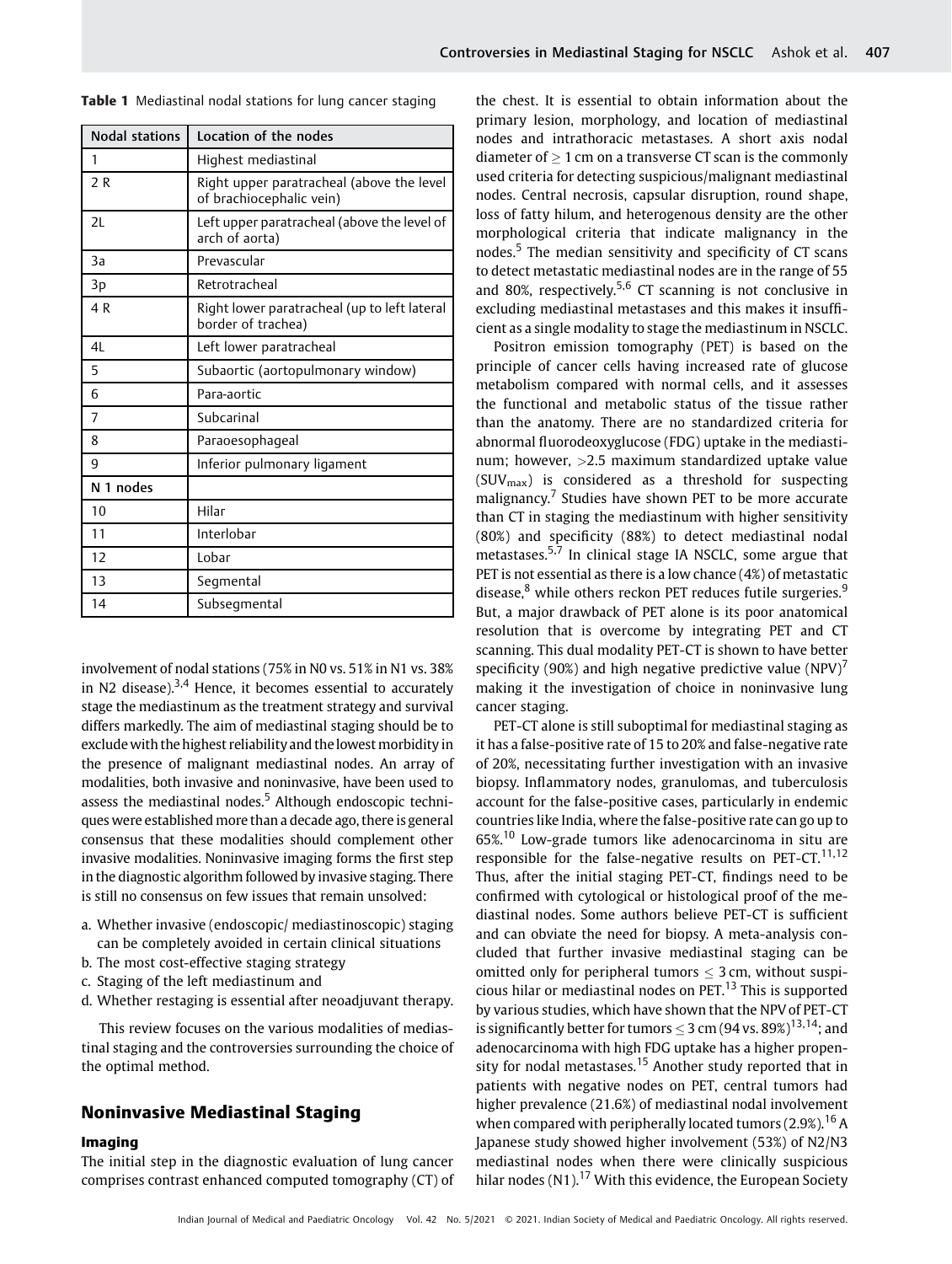of Thoracic Surgeons<sup>18</sup> recommends invasive mediastinal staging for all tumors except in:

- 1. Peripherally located tumors
- 2. Tumor size  $<$  3 cm
- 3. No enlarged/suspicious N1 nodes on PET-CT.

Magnetic resonance imaging (MRI) may be superior to CT scan<sup>19</sup> in delineating the tumor invasion of the surrounding structures like mediastinum, diaphragm, and bones, but its role in staging the mediastinum is not proven. Diffusionweighted MRI improves the accuracy, with a meta-analysis showing a pooled sensitivity of 95% when compared with PET-CT (89%) in assessing mediastinal nodes.<sup>20</sup> However, as the data are still limited, MRI is not routinely used in staging the mediastinum in NSCLC.

#### Invasive Mediastinal Staging

Most thoracic consensus guidelines recommend minimally invasive (endoscopic) or invasive (mediastinoscopic) evaluation of mediastinal nodes either prior or at the time of definitive lung resection. The selection of the modality depends on various criteria like size and location of the nodes, available expertise, accuracy, potential risks, and patient preferences. Surgical staging bymediastinoscopy has been the gold standard for close to six decades, but it is now being either replaced or complemented by endoscopic methods and ultrasound-guided fine-needle aspiration (EBUS-FNA).

#### Endosonographic Staging

Endobronchial ultrasound (EBUS) utilizes an ultrasound probe incorporated into the distal end of a specialized bronchoscope to get real-time images of the targets to sample. There are two types of EBUS probes: linear and radial. Linear EBUS is useful to approach the mediastinal nodes and central tumors, whereas radial EBUS is suitable for parenchymal lesions in subsegmental level. The advantage of ultrasound-guidance in EBUS lies in its ability to localize suspicious nodes in the mediastinum particularly in paratracheal (stations 2R/2L, 4R/4L), subcarinal (station 7), and hilar regions (stations 10, 11). However, EBUS lacks access to prevascular (station 3a), paraaortic (stations 5, 6), paraesophageal (station 8), and pulmonary ligament nodes (station 9).<sup>21</sup> A systematic nodal sampling of nodes measuring >5 mm on ultrasonography or PET positive nodes is feasible with EBUS.<sup>22</sup> The optimal number of aspirations from each station is three and the order of sampling starts from N3 followed by N2 and ends with N1 nodes (if necessary) to avoid contamination from a single needle.<sup>22,23</sup> EBUS is performed either as a day-care procedure with local anesthesia and moderate sedation or under general anesthesia. The morbidity associated is minimal in experienced centers with incidence <1%, and it rarely causes pneumothorax or mediastinitis.<sup>24</sup>

Endoscopic ultrasound (EUS), on the other hand, approaches the mediastinal nodes through the esophagus using an endoscope. This particularly helps in visualizing paraesophageal (station 8), pulmonary ligament (station 9),

subcarinal (station 7), and left paratracheal nodes (station 4L). Some centers have used EUS to sample the aortopulmonary window nodes (stations 5, 6); but, as the evidence in still limited, it is not recommended for routine sampling of these stations.<sup>25</sup> The additional benefit of EUS is in its role to evaluate direct tumor invasion of the mediastinum and suspected metastatic disease to adrenal and liver.<sup>26,27</sup> However, as a stand-alone procedure, EUS is not very helpful in staging, as there is no access to the primary tumor, hilar, and right paratracheal nodes. Thus, EUS usually complements other staging modalities of either EBUS or mediastinoscopy. An alternate technique described and practiced in some centers constitutes use of EBUS scope through the esophagus  $(EUS-B)<sup>28</sup>$  This provides an added advantage of sampling stations 8 and 9 in a single sedation and reduces the cost of additional equipment with improved sensitivity and NPV when combined with EBUS (EBUS + EUS-B). $29,30$ 

The overall sensitivity of EBUS has been reported to be 89% (ranging from 46 to 97%) and the NPV, 91%.<sup>5,31</sup> A similar sensitivity of 89% and NPV of 86% has been reported for EUS as well.<sup>5</sup> This wide variation in the sensitivity can be improved by high-volume operator expertise and multiple passes from the node with rapid onsite cytological examination.<sup>32–34</sup> Combining two modalities enhanced the sensitivity further by maximizing the access to the mediastinum. EBUS and EUS together, known as "medical mediastinoscopy" or "combined ultrasound" (CUS), was found to be more sensitive than either EUS or EBUS alone (93 vs. 69%).<sup>35</sup> The sensitivity of CUS, however, depended on the size of the nodes: higher sensitivity for enlarged nodes (93%) when compared with normal-sized nodes  $(68\%)$ <sup>35,36</sup> On the contrary, a randomized trial on sequencing of the endosonographic methods $37$  showed that adding EBUS to EUS increased the accuracy and sensitivity, while the converse i.e., adding EUS to EBUS showed no additional benefit. This study concluded that EBUS alone is a better primary procedure in endosonographic mediastinal staging.<sup>37</sup>

All the modalities are pitted against the original "gold standard" of surgical mediastinoscopy before being recommended for regular practice.

- a. EBUS, though not superior, was shown to have comparable results to surgical mediastinoscopy in several studies.<sup>38-40</sup> The sensitivity (81 vs. 79%), NPV (91 vs. 90%) and accuracy (93% vs 93%) were similar for both procedures.<sup>39</sup> Most of these studies with high NPV and accuracy have been performed in high volume institutions with high volume endoscopists, in which most of them are surgeons. Also most of the earlier studies with impressive results were performed not for staging mediastinal nodes, but to confirm the histology of enlarged nodes seen on prior imaging.
- b. The Assessment of Surgical sTaging vs Endoscopic Ultrasound in Lung CanceR trial<sup>41</sup> compared EBUS+EUS followed by mediastinoscopy to mediastinoscopy alone. There was no difference in sensitivity between mediastinoscopy (79%) and EBUS+EUS alone (85%); however, there was a significant improvement to 94% when EBUS+EUS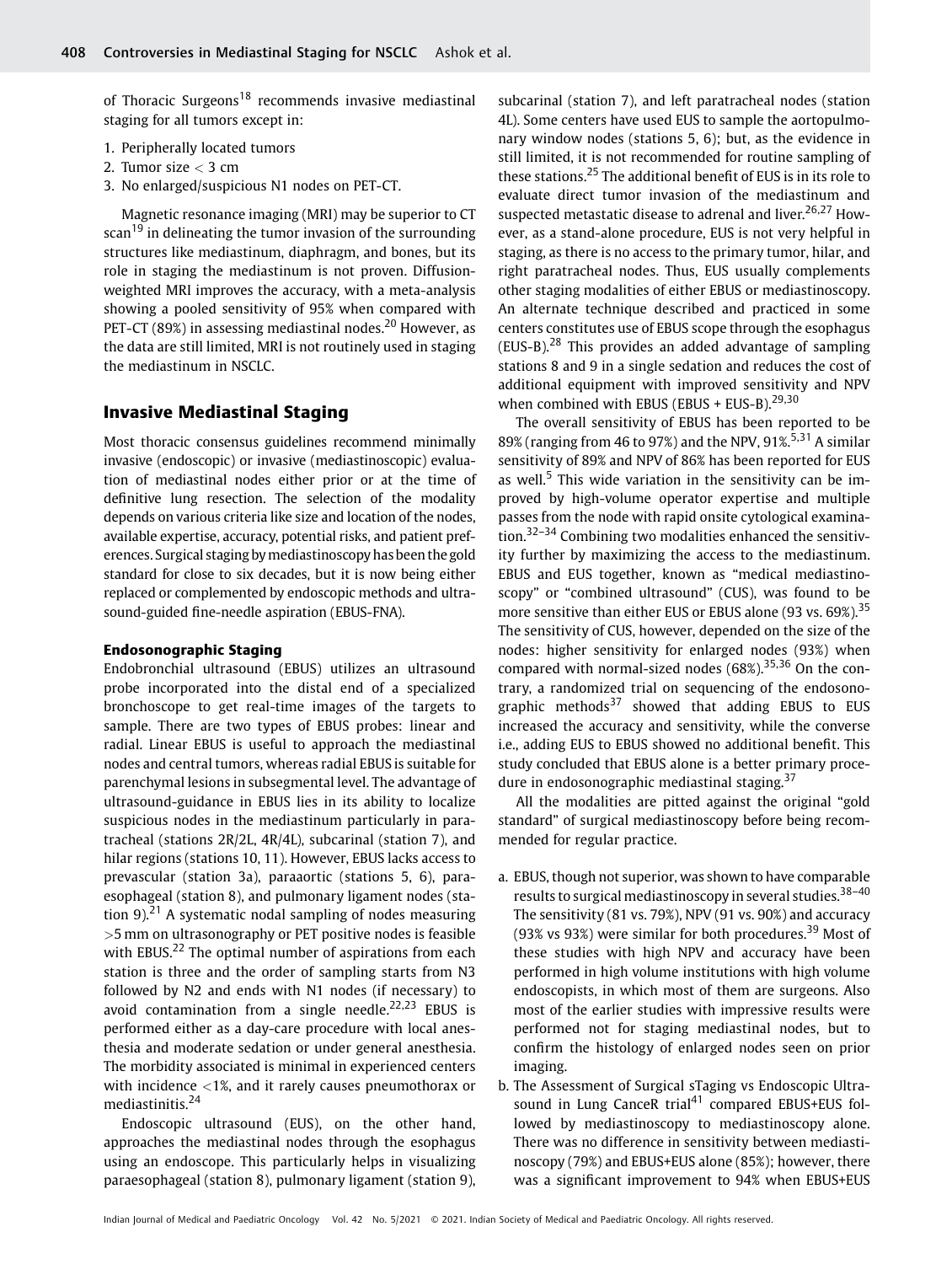was followed by mediastinoscopy. The rate of futile thoracotomies was also less with EBUS+EUS (7%) than with mediastinoscopy (18%). This study suggested that the baseline endosonographic staging (combined EBUS and EUS) should be subsequently followed by surgical staging, when endoscopic sampling is negative.

This controversy remains unsettled: three meta-analyses<sup>42-44</sup> have reported that the likelihood of mediastinal nodal involvement after negative EBUS $\pm$ EUS sampling is 13– 15%, which cannot be ignored and needs additional surgical staging. On the other hand, some studies have shown that mediastinoscopy did not increase the sensitivity after a wellperformed EBUS+EUS sampling of at least three nodal stations in patients with <35% prevalence of mediastinal disease.<sup>39</sup> A recent meta-analysis<sup>45</sup> also showed that unforeseen N2 rates after negative endosonography were similar with or without confirmatory mediastinoscopy. An ongoing multicenter trial, MEDIASTinal, probably will be able to shed more light on scenarios when mediastinoscopy can be omitted in negative endosonography patients.<sup>46</sup> However, current guidelines (as well as our routine practice) still recommend preoperative surgical staging in patients with negative endosonography.<sup>5,18</sup>

#### Surgical Staging

Cervical mediastinoscopy was introduced in 1959 and historically, it has been considered as the gold standard for invasive mediastinal staging in NSCLC. It is performed under general anesthesia through a pretracheal suprasternal incision. There is easy access to ipsilateral and contralateral mediastinal nodes: paratracheal (stations 2R/2L, 4R/4L), pretracheal (stations 1,3) and subcarinal (station 7) nodes. However, aortopulmonary nodes (stations 5, 6) and inferior mediastinal nodes (stations 8, 9) are not approachable using a standard mediastinoscopy. When compared with EBUS/EUS, the advantages mediastinoscopy has is direct visualization of the nodes to be sampled and acquirement of sufficient material needed for pathological and molecular analysis. Over the last two decades, a paradigm shift has taken place with the introduction of video-mediastinoscope. It accounts for clearer visualization and simultaneous sharing of the procedure with trainees and other surgeons, thereby helping in education without compromising on safety. The associated morbidity ranges from 1 to 2% and includes recurrent laryngeal nerve injury, and rarely, vascular injury, pneumothorax, or tracheal laceration.<sup>47</sup>

A systematic review reported the overall sensitivity of cervical mediastinoscopy to be 78% and NPV of  $91\%$ <sup>5</sup> The false-negative cases were mostly due to the inaccessibility of certain nodal stations or due to limited sampling. With the introduction of video-mediastinoscopy, there was a rise in the number of nodes sampled, but no difference was noted in sensitivity, accuracy, or NPV, on comparing with standard mediastinoscopy.44,48,49 Systematic mediastinal sampling, involving at least one node from each accessible nodal station (ideally up to five stations—2R, 2L, 4R, 4L, 7), is recommended.<sup>5</sup> An alternate approach of selective sampling is practiced in some centers, where only the suspicious mediastinal nodes are biopsied. However, the debate on systematic versus selective nodal sampling continues as the importance of thoroughness of dissection has not clearly been established.<sup>5,50</sup>

Another area of controversy revolves around systematic complete nodal dissection versus sampling. Surgeons favoring systematic mediastinal lymph-node dissection (SMLND) believe it ensures more accurate, complete nodal staging and eliminates undetected micrometastases. Arguments against nodal dissection are increased complications, increased surgical time, and no level 1 evidence of superior survival over sampling. Hence, for mediastinal staging, either systematic nodal sampling or dissection is considered as adequate.<sup>51</sup> However, for surgical resection, most studies favor SMLND.<sup>52</sup>

Video-assisted thoracoscopic surgery (VATS) is used in mediastinal staging particularly to access aortopulmonary and paraaortic nodes (stations 5, 6) or when alternative options are nondiagnostic. The advantage of VATS is the simultaneous access to the primary tumor as well as the mediastinum and direct visualization. It requires general anesthesia with one lung ventilation making it more invasive than mediastinoscopy. The other limitation is that VATS provides access only to ipsilateral mediastinal nodes. Studies have shown a widely varied sensitivity ranging from 50 to 100% with a median at 99% and NPV of  $96\frac{1}{5}553,54$  The complication rate was low at 2% with no mortality. VATS has also been useful in the evaluation of T stage and pleural involvement. However, its role has been restricted to sampling of station 5 and 6 nodes, when enlarged or suspicious on PET-CT.

Anterior mediastinotomy (Chamberlain procedure) is an alternative option to approach the aortopulmonary nodes (stations 5, 6) in left-sided lung tumors. The procedure requires general anesthesia and involves incision over the second or third intercostal space with occasional partial resection of the costal cartilage in the left parasternal region. As the regular methods of invasive staging (EBUS/EUS, mediastinoscopy) find it difficult to access stations 5 and 6, Chamberlain procedure is one of the only few options available, though the data on its accuracy is limited. Nonetheless, a systematic review reported median sensitivity of 71% for station 5 and 6 nodes and NPV of  $91\%^{5,55}$ 

Extended cervical mediastinoscopy or "super mediastinoscopy" is an augmentation of the standard mediastinoscopy to access the additional nodes of station 5 and 6. The mediastinoscope is inserted through a suprasternal incision and directed laterally toward the aortic arch. Integration of standard mediastinoscopy with the extended mediastinoscopy showed a median sensitivity of 71% and NPV of 91% for the assessment of aortopulmonary nodes.<sup>5</sup> Smaller case series has shown that selective use of extended mediastinoscopy only in patients with suspicious nodes has better sensitivity than routine use.<sup>56</sup> This procedure is performed only in experienced centers and has not gained popularity due to its technical difficulty and potential operative morbidity.

Video-assisted mediastinoscopic lymphadenectomy (VAMLA) has come to the forefront in the last two decades.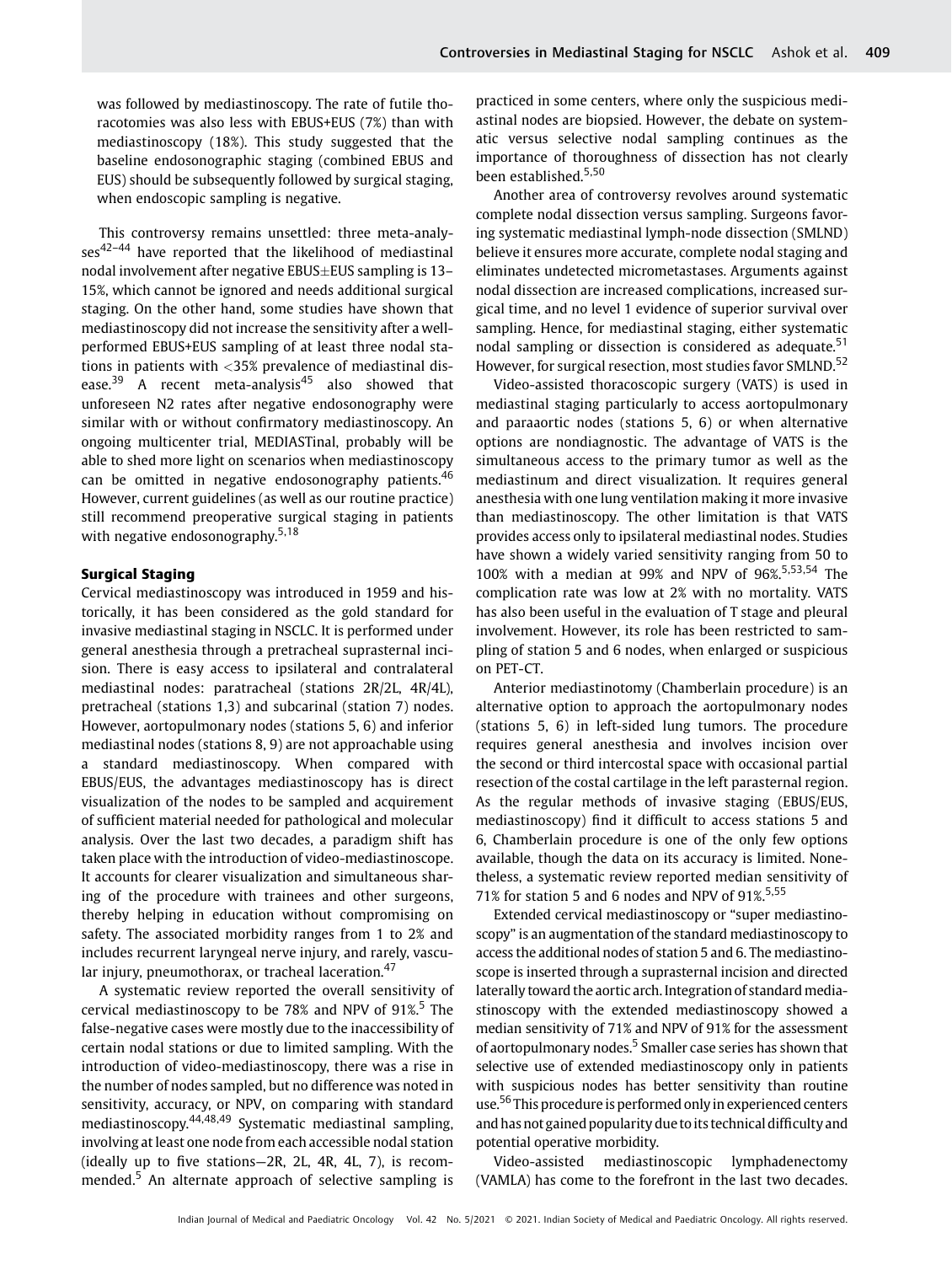It involves radical dissection and removal of all accessible mediastinal nodes along with its surrounding tissue to improve the staging accuracy. It is performed using a video-mediastinoscope and the nodal stations sampled are similar to standard cervical mediastinoscopy. Studies have shown 100% sensitivity and NPV with VAMLA $57,58$  and it was also reported to be superior to standard mediastinoscopy (94 vs. 64% sensitivity).<sup>59</sup> A recent multicenter study in clinical N1 patients also has proved the role of VAMLA to detect N2 disease with an accuracy of  $93\%$ <sup>60</sup> However, high rates of morbidity associated with VAMLA, mainly recurrent laryngeal nerve injury (2–5%) and scarring affecting subsequent resection,53,57 have reserved the procedure to be performed in high-volume experienced centers only. It is gaining popularity in mediastinal staging, but needs further validating studies.

Transcervical extended mediastinoscopic lymphadenectomy (TEMLA) is another radical invasive technique that uses a 5 to 8 cm cervical incision and sternal elevation to access prevascular (station 3), aortopulmonary (stations 5, 6), and paraesophageal nodal stations. It is an open procedure assisted by a video-mediastinoscope or thoracoscope. It differs from extended mediastinoscopy in being more invasive (as it requires sternal elevation and retraction) and having better diagnostic nodal yield (with additional access to station 3 and higher number of nodes retrieved).<sup>61</sup>

All the data regarding TEMLA has been published from a single center, which reports a sensitivity of 94% and NPV of 98%.<sup>61</sup> However, there are concerns regarding high rates of morbidity and mortality associated with TEMLA and its technical complexity.<sup>62</sup> As the available data are limited, TEMLA is not routinely recommended for use in mediastinal staging.

#### Mediastinal Restaging after Induction Therapy

In stage IIIA-N2 NSCLC patients treated with induction therapy, mediastinal down-staging plays an important role to determine prognosis and survival. Persistent N2 disease has worse prognosis compared with induction therapy responders. The topic of mediastinal restaging is highly debated as not all surgeons believe that it is mandatory to restage the mediastinum after induction therapy; while others are of the opinion that persistent N2 disease precludes surgical resection, thus making mediastinal restaging necessary.

European guidelines<sup>18</sup> advise the need for mediastinal restaging and same techniques used for primary staging are employed. However, the optimal method for restaging still needs further study. Noninvasive imaging has a low accuracy and less reliability after induction therapy. PET-CT, though more accurate than CT alone for restaging, has a false-negative rate of 25% and false-positive rate of  $20\%$ <sup>63</sup> EBUS has shown a wide variation in sensitivity (67–76%) and NPV (20–78%) for restaging.<sup>36,64</sup> Similarly, EUS also has a wide range of sensitivity  $(44-92\%)^{24,65}$  The low NPV values may be explained by high prevalence of persistent N2 disease in those studies. Confirmation of negative EBUS with surgical mediastinoscopy after induction therapy is still debated.

Remediastinoscopy has proven to be feasible after induction therapy, but it is technically difficult due to extensive fibrosis and adhesions from previous exploration, leading to low accuracy. Morbidity (0–4%) and mortality rates (1%) have also been reported to be high.<sup>66</sup> Hence, an alternate approach has been proposed: initial mediastinal staging by endosonography only and mediastinoscopy to be reserved for restaging after induction therapy. This approach allows first safer mediastinoscopy after induction therapy and has reported an NPV of 90%.<sup>67</sup> In experienced centers, TEMLA has also been reported to accurately restage the mediastinum.61,68 A retrospective analysis has found very high sensitivity (97%) and NPV (99%) with EBUS/EUS + TEMLA performed for restaging.<sup>61</sup> However, as the data are limited, TEMLA is still not recommended. While there is no consensus yet on the need for invasive restaging and the optimal method to restage after induction therapy, very few centers in the world practice it.

#### Cost-Effectiveness of Mediastinal Staging

Accuracy of a staging modality is critical for optimal diagnosis of mediastinal nodal involvement. However, for widespread implementation, cost-effectiveness of the investigation should be modest. Several studies over the past decade have analyzed the cost-effectiveness and cost– benefit. A Canadian study<sup>69</sup> reported an incremental costeffectiveness ratio of \$26,000/QALY (quality-adjusted lifeyear) for EBUS and approximately \$1,400,000/QALY for EBUS followed by mediastinoscopy. They concluded that adding mediastinoscopy to EBUS negative patients becomes costeffective (Institute for Clinical and Economic Review ~ \$79,000/QALY) only in moderate-to-high probability of mediastinal nodal involvement. In contrast, an Australian study<sup>70</sup> inferred that EBUS followed by surgical confirmation was the most cost-beneficial approach (AU\$2961) in comparison with EBUS alone (\$3344) or mediastinoscopy alone (\$8859). A recent systematic review<sup>71</sup> suggests that EBUS is cost-effective compared with mediastinoscopy. However, these studies have also noted that EBUS performed in an operation theater under general anesthesia is not cost-effective. EBUS in an endoscopy room under sedation is preferred from health economics perspective and if this is unavailable, the more cost-effective strategy is to offer mediastinoscopy. These cost-effectiveness studies are, however, context specific to the health-care system and may not be applicable across different systems. There are no formal cost-effectiveness studies in the Indian scenario; however, with few trained experts and experienced centers for both EBUS and mediastinoscopy, the cost-effective method would probably be video-mediastinoscopy followed by surgical resection on the same day under a single anesthesia. However, if the probability of mediastinal nodal disease is high and facilities to perform EBUS as a day-care procedure is available, endosonographic method should be considered.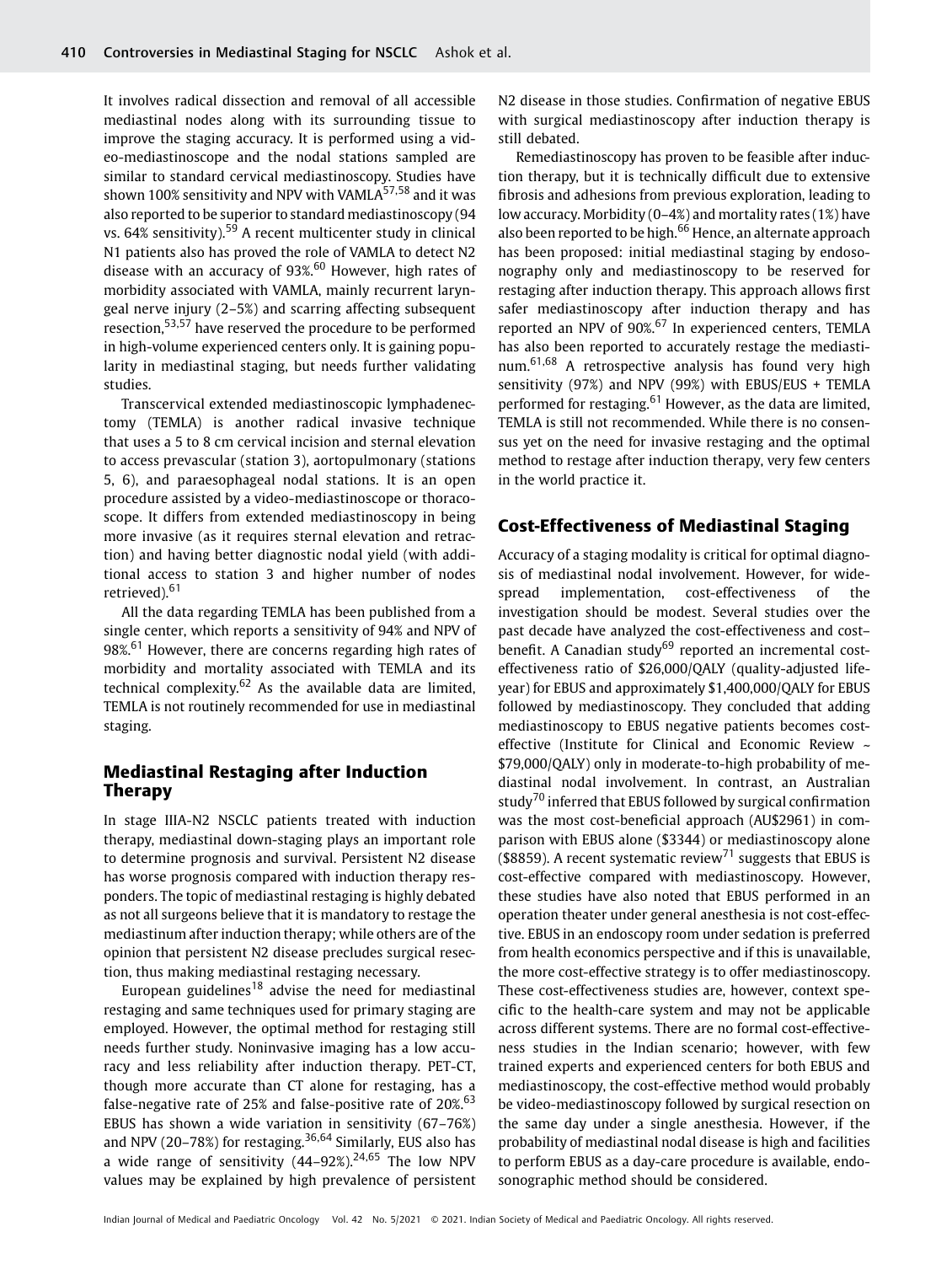

Fig. 1 Mediastinal staging algorithm followed at our institute. Chemotherapy + Radiotherapy; EBUS, endobronchial ultrasound; PET-CECT, positron emission tomography with contrast-enhanced computed tomography; VAMLA, video-assisted mediastinoscopic lymphadenectomy.

#### Our Protocol

In our institute, the protocol followed is shown in ►Fig. 1. PET-CECT is the initial staging modality. Further invasive mediastinal staging is with EBUS-guided systematic nodal sampling in all except peripherally located  $<$  3 cm tumors with no nodal disease on PET. If EBUS is negative, surgical video-mediastinoscopy is performed prior to lung resection. In cases of restaging the mediastinum after induction therapy, either CT or PET-CT is performed for reassessment. Invasive mediastinal restaging is not practiced at our institute as we do not change the treatment decision based on the postinduction therapy mediastinal nodal status.

#### Summary

Mediastinal staging plays a crucial role in the management of NSCLC. An array of modalities, which complement each

other, are available at our disposal to stage the mediastinum  $($   $\blacktriangleright$  Table 2).

To summarize, the main controversies in mediastinal staging are as follows:

a. Is PET-CT sufficient for mediastinal staging without histological confirmation?

PET-CT is sufficient and invasive mediastinal staging can be omitted only in peripheral tumors <3 cm in size and with no enlarged/suspicious hilar or mediastinal nodes; all other patients planned for surgical resection should have invasive mediastinal staging.

b. Is cervical mediastinoscopy still considered as the "gold standard"?

EBUS is challenging the position of mediastinoscopy as the gold standard. Whenever the expertise is available, EBUS/ EUS should be considered as the first invasive modality to sample the mediastinal nodes;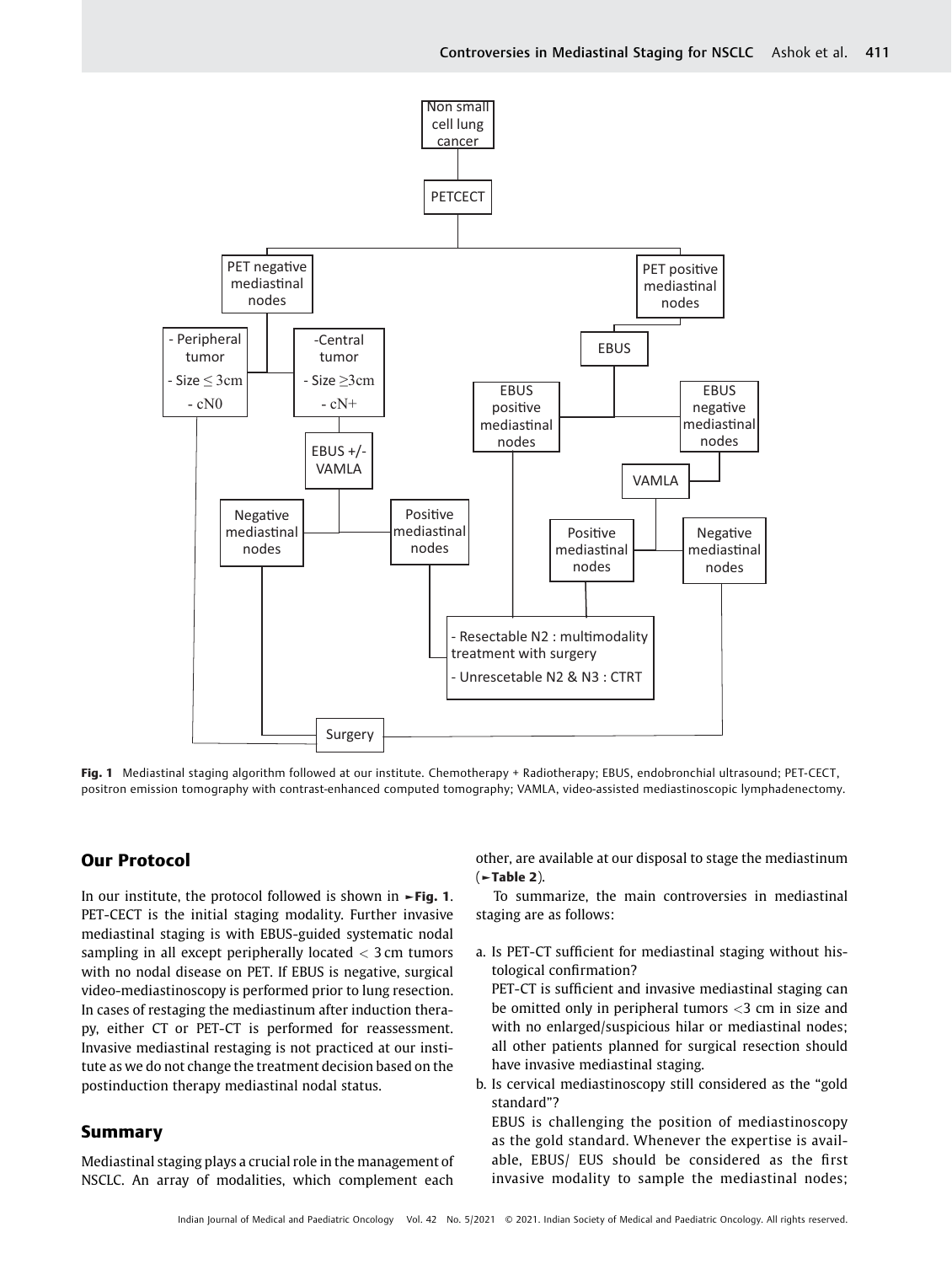| Mediastinal staging modality                   | Accessible lymph node stations      | Sensitivity (%) | Specificity (%) | <b>NPV (%)</b> |
|------------------------------------------------|-------------------------------------|-----------------|-----------------|----------------|
| Noninvasive                                    |                                     |                 |                 |                |
| CT <sup>5,6</sup>                              |                                     | 55              | 80              | 83             |
| $PET-CT5,7$                                    |                                     | 80              | 90              | 90             |
| Minimally invasive                             |                                     |                 |                 |                |
| $EBUS^{5,31,38}$                               | 1, 2, 3p, 4, 7, 10, 11              | 89              | 100             | 91             |
| EUS <sup>5</sup>                               | 4L, 5, 6, 7, 8, 9                   | 89              | 100             | 86             |
| EBUS + $EUS5,35$                               | 2, 4, 7, 8, 9, 10, 11               | 93              | 100             | 96             |
| Invasive                                       |                                     |                 |                 |                |
| Cervical mediastinoscopy <sup>5,48,49</sup>    | 1,2,4,7,10                          | 78              | 100             | 91             |
| Extended cervical mediastinoscopy <sup>5</sup> | 1,2,3,4,5,6,7                       | 71              | 100             | 91             |
| $VAMLA57-59$                                   | 1,2,3,4,7                           | 94              | 100             | 100            |
| TEMLA <sup>61,62</sup>                         | 3, 5, 6                             | 94              | 100             | 98             |
| $VATS^{5,53,54}$                               | Ipsilateral 2,3, 4, 5,6, 7, 8,9, 10 | 99              | 100             | 96             |
| Anterior mediastinotomy <sup>5,55</sup>        | 5,6                                 | 71              | 100             | 91             |

| Table 2 Various modalities of mediastinal staging |
|---------------------------------------------------|
|---------------------------------------------------|

Abbreviations: CT, computed tomography; EBUS, endobronchial ultrasound; EUS, endoscopic ultrasound; NPV, negative predictive value; PET-CT, positron emission tomography-computed tomography; TEMLA, transcervical extended mediastinoscopic lymphadenectomy; VAMLA, video-assisted mediastinoscopic lymphadenectomy; VATS, video-assisted thoracoscopic surgery.

mediastinoscopy should be done if the EBUS is negative.

c. If EBUS/EUS is negative, further confirmation with mediastinoscopy is needed?

With the available data, guidelines propose that negative endosonography should be confirmed by surgical mediastinoscopic staging.

- d. Systematic mediastinal sampling versus selective mediastinal sampling using EBUS? Still debatable. However, wherever feasible, systematic nodal sampling is to be considered.
- e. Systematic nodal dissection versus nodal sampling using mediastinoscopy?

Still debatable. Either systematic nodal dissection or sampling is to be considered.

f. Should we restage the mediastinum invasively after induction therapy? If yes, how?

This controversy remains unresolved. While European guidelines advise invasive restaging of the mediastinum after induction therapy, very few centres perform restaging not only due to the complex and inaccurate nature of the procedure, but also in light of the updated OS results of PACIFIC, which has shown that a nonoperative management is feasible and can lead to equivalent outcomes.

In conclusion, no single modality has proven to be the ideal method to stage the mediastinum when used in isolation. Recommended guidelines should be followed to formulate individual institution policies based on available infrastructure and expertise and results need to be audited to optimize staging.

Conflict of Interest Nil.

#### References

- 1 Bray F, Ferlay J, Soerjomataram I, Siegel RL, Torre LA, Jemal A. Global cancer statistics 2018: GLOBOCAN estimates of incidence and mortality worldwide for 36 cancers in 185 countries. CA Cancer J Clin 2018;68(06):394–424
- 2 Howington JA, Blum MG, Chang AC, Balekian AA, Murthy SC. Treatment of stage I and II non-small cell lung cancer: diagnosis and management of lung cancer, 3rd ed: American College of Chest Physicians evidence-based clinical practice guidelines. Chest 2013;143(Suppl 5 e278S–e313S
- 3 Osaki T, Nagashima A, Yoshimatsu T, Tashima Y, Yasumoto K. Survival and characteristics of lymph node involvement in patients with N1 non-small cell lung cancer. Lung Cancer 2004; 43(02):151–157
- 4 Asamura H, Chansky K, Crowley J, et al. International Association for the Study of Lung Cancer Staging and Prognostic Factors Committee, Advisory Board Members, and Participating Institutions. The International Association for the Study of Lung Cancer Lung Cancer Staging Project: proposals for the revision of the N descriptors in the forthcoming 8th edition of the TNM classification for lung cancer. J Thorac Oncol 2015;10(12):1675–1684
- 5 Silvestri GA, Gonzalez AV, Jantz MA, et al. Methods for staging non-small cell lung cancer: diagnosis and management of lung cancer, 3rd ed: American College of Chest Physicians evidencebased clinical practice guidelines. Chest 2013;143(05(Suppl) e211S–e250S
- 6 Gould MK, Kuschner WG, Rydzak CE, et al. Test performance of positron emission tomography and computed tomography for mediastinal staging in patients with non-small-cell lung cancer: a meta-analysis. Ann Intern Med 2003;139(11):879–892
- 7 Schmidt-Hansen M, Baldwin DR, Hasler E, Zamora J, Abraira V, Roqué I Figuls M. PET-CT for assessing mediastinal lymph node involvement in patients with suspected resectable non-small cell lung cancer. Cochrane Database Syst Rev 2014;201(11): CD009519
- 8 Kozower BD, Meyers BF, Reed CE, Jones DR, Decker PA, Putnam JB Jr. Does positron emission tomography prevent nontherapeutic pulmonary resections for clinical stage IA lung cancer? Ann Thorac Surg 2008;85(04):1166–1169 discussion 1169–1170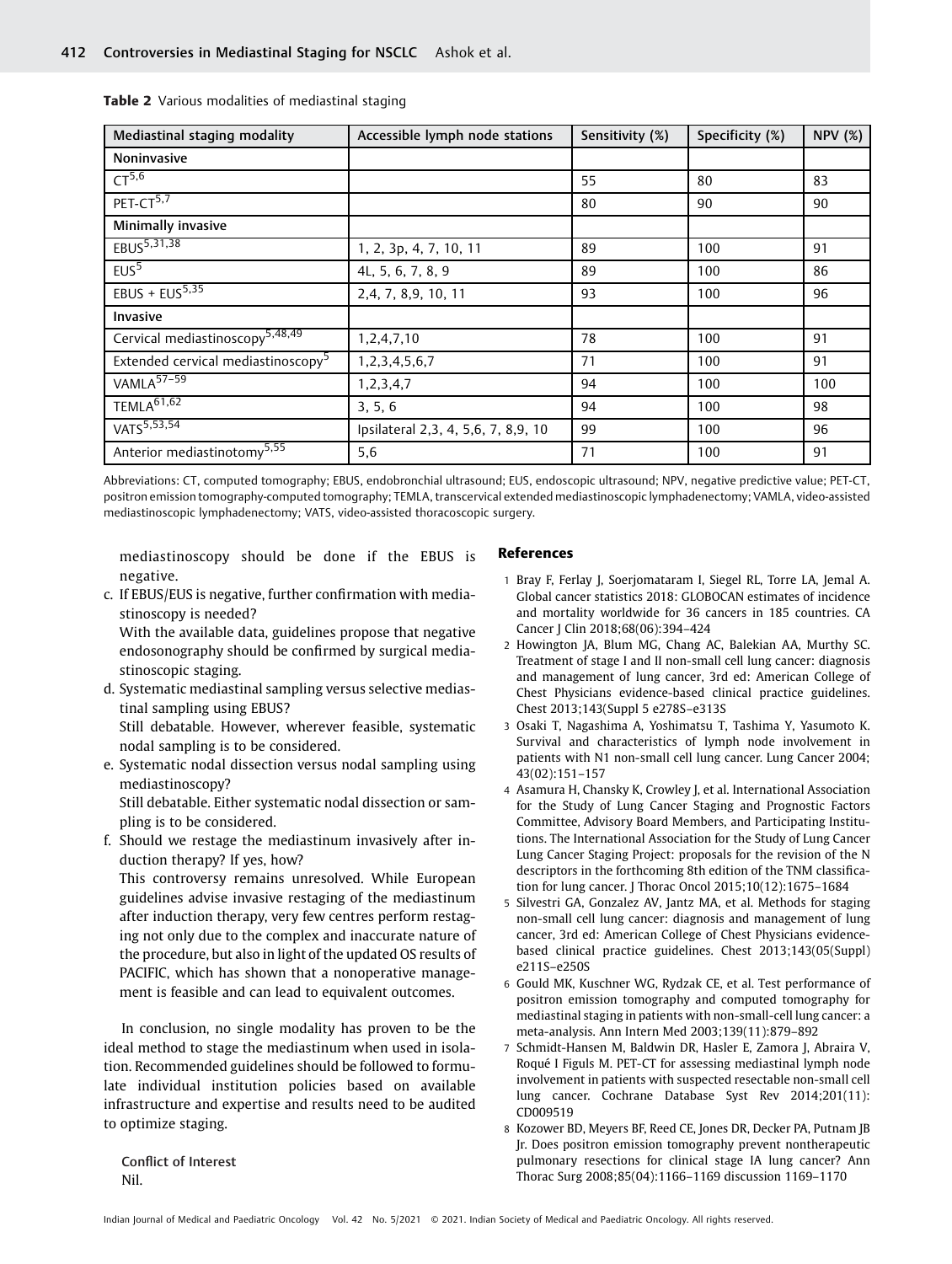- 9 Farrell MA, McAdams HP, Herndon JE. Patz EF Jr. Non-small cell lung cancer: FDG PET for nodal staging in patients with stage I disease. Radiology 2000;215(03):886–890
- 10 Purandare NC, Pramesh CS, Agarwal JP, et al. Solitary pulmonary nodule evaluation in regions endemic for infectious diseases: do regional variations impact the effectiveness of fluorodeoxyglucose positron emission tomography/computed tomography. Indian J Cancer 2017;54(01):271–275
- 11 Detterbeck FC, Falen S, Rivera MP, Halle JS, Socinski MA. Seeking a home for a PET, part 2: defining the appropriate place for positron emission tomography imaging in the staging of patients with suspected lung cancer. Chest 2004;125(06):2300–2308
- 12 Detterbeck FC, Falen S, Rivera MP, Halle JS, Socinski MA. Seeking a home for a PET, part 1: defining the appropriate place for positron emission tomography imaging in the diagnosis of pulmonary nodules or masses. Chest 2004;125(06):2294–2299
- 13 Wang J, Welch K, Wang L, Kong FM. Negative predictive value of positron emission tomography and computed tomography for stage T1-2N0 non-small-cell lung cancer: a meta-analysis. Clin Lung Cancer 2012;13(02):81–89
- 14 The American Thoracic Society and The European Respiratory Society. Pretreatment evaluation of non-small-cell lung cancer. Am J Respir Crit Care Med 1997;156(01):320–332
- 15 Gómez-Caro A, Boada M, Cabañas M, et al. False-negative rate after positron emission tomography/computer tomography scan for mediastinal staging in cI stage non-small-cell lung cancer. Eur J Cardiothorac Surg 2012;42(01):93–100 discussion 100
- 16 Lee PC, Port JL, Korst RJ, Liss Y, Meherally DN, Altorki NK. Risk factors for occult mediastinal metastases in clinical stage I nonsmall cell lung cancer. Ann Thorac Surg 2007;84(01):177–181
- 17 Hishida T, Yoshida J, Nishimura M, Nishiwaki Y, Nagai K. Problems in the current diagnostic standards of clinical N1 non-small cell lung cancer. Thorax 2008;63(06):526–531
- 18 De Leyn P, Dooms C, Kuzdzal J, et al. Revised ESTS guidelines for preoperative mediastinal lymph node staging for non-small-cell lung cancer. Eur J Cardiothorac Surg 2014;45(05):787–798
- 19 Webb WR, Gatsonis C, Zerhouni EA, et al. CT and MR imaging in staging non-small cell bronchogenic carcinoma: report of the radiologic diagnostic oncology group. Radiology 1991;178(03): 705–713
- 20 Wu LM, Xu JR, Gu HY, et al. Preoperative mediastinal and hilar nodal staging with diffusion-weighted magnetic resonance imaging and fluorodeoxyglucose positron emission tomography/ computed tomography in patients with non-small-cell lung cancer: which is better? J Surg Res 2012;178(01):304–314
- 21 Rusch VW, Asamura H, Watanabe H, Giroux DJ, Rami-Porta R, Goldstraw P Members of IASLC Staging Committee. The IASLC lung cancer staging project: a proposal for a new international lymph node map in the forthcoming seventh edition of the TNM classification for lung cancer. J Thorac Oncol 2009;4(05): 568–577
- 22 Lee HS, Lee GK, Lee HS, et al. Real-time endobronchial ultrasoundguided transbronchial needle aspiration in mediastinal staging of non-small cell lung cancer: how many aspirations per target lymph node station? Chest 2008;134(02):368–374
- 23 Block MI. Endobronchial ultrasound for lung cancer staging: how many stations should be sampled? Ann Thorac Surg 2010;89(05): 1582–1587
- 24 Gu P, Zhao YZ, Jiang LY, Zhang W, Xin Y, Han BH. Endobronchial ultrasound-guided transbronchial needle aspiration for staging of lung cancer: a systematic review and meta-analysis. Eur J Cancer 2009;45(08):1389–1396
- 25 von Bartheld MB, Versteegh MI, Braun J, Willems LN, Rabe KF, Annema JT. Transesophageal ultrasound-guided fine-needle aspiration for the mediastinal restaging of non-small cell lung cancer. J Thorac Oncol 2011;6(09):1510–1515
- 26 Uemura S, Yasuda I, Kato T, et al. Preoperative routine evaluation of bilateral adrenal glands by endoscopic ultrasound and fine-

needle aspiration in patients with potentially resectable lung cancer. Endoscopy 2013;45(03):195–201

- 27 Nguyen P, Feng JC, Chang KJ. Endoscopic ultrasound (EUS) and EUS-guided fine-needle aspiration (FNA) of liver lesions. Gastrointest Endosc 1999;50(03):357–361
- 28 Hwangbo B, Lee GK, Lee HS, et al. Transbronchial and transesophageal fine-needle aspiration using an ultrasound bronchoscope in mediastinal staging of potentially operable lung cancer. Chest 2010;138(04):795–802
- 29 Herth FJ, Krasnik M, Kahn N, Eberhardt R, Ernst A. Combined endoscopic-endobronchial ultrasound-guided fine-needle aspiration of mediastinal lymph nodes through a single bronchoscope in 150 patients with suspected lung cancer. Chest 2010;138(04): 790–794
- 30 Crombag LMM, Dooms C, Stigt JA, et al. Systematic and combined endosonographic staging of lung cancer (SCORE study. Eur Respir J 2019;53(02):1800800
- 31 Dong X, Qiu X, Liu Q, Jia J. Endobronchial ultrasound-guided transbronchial needle aspiration in the mediastinal staging of non-small cell lung cancer: a meta-analysis. Ann Thorac Surg 2013;96(04):1502–1507
- 32 Ost DE, Ernst A, Lei X, et al. AQuIRE Bronchoscopy Registry. Diagnostic yield of endobronchial ultrasound-guided transbronchial needle aspiration: results of the AQuIRE Bronchoscopy Registry. Chest 2011;140(06):1557–1566
- Oki M, Saka H, Kitagawa C, et al. Rapid on-site cytologic evaluation during endobronchial ultrasound-guided transbronchial needle aspiration for diagnosing lung cancer: a randomized study. Respiration 2013;85(06):486–492
- 34 Yarmus LB, Akulian J, Lechtzin N, et al. American College of Chest Physicians Quality Improvement Registry, Education, and Evaluation (AQuIRE) Participants. Comparison of 21-gauge and 22 gauge aspiration needle in endobronchial ultrasound-guided transbronchial needle aspiration: results of the American College of Chest Physicians Quality Improvement Registry, Education, and Evaluation Registry. Chest 2013;143(04):1036–1043
- 35 Wallace MB, Pascual JM, Raimondo M, et al. Minimally invasive endoscopic staging of suspected lung cancer. JAMA 2008;299(05): 540–546
- 36 Szlubowski A, Zieliński M, Soja J, et al. A combined approach of endobronchial and endoscopic ultrasound-guided needle aspiration in the radiologically normal mediastinum in non-small-cell lung cancer staging–a prospective trial. Eur J Cardiothorac Surg 2010;37(05):1175–1179
- 37 Kang HJ, Hwangbo B, Lee GK, et al. EBUS-centred versus EUScentred mediastinal staging in lung cancer: a randomised controlled trial. Thorax 2014;69(03):261–268
- 38 Defranchi SA, Edell ES, Daniels CE, et al. Mediastinoscopy in patients with lung cancer and negative endobronchial ultrasound guided needle aspiration. Ann Thorac Surg 2010;90(06): 1753–1757
- 39 Yasufuku K, Pierre A, Darling G, et al. A prospective controlled trial of endobronchial ultrasound-guided transbronchial needle aspiration compared with mediastinoscopy for mediastinal lymph node staging of lung cancer. J Thorac Cardiovasc Surg 2011;142 (06):1393–400.e1
- 40 Sehgal IS, Dhooria S, Aggarwal AN, Behera D, Agarwal R. Endosonography versus mediastinoscopy in mediastinal staging of lung cancer: systematic review and meta-analysis. Ann Thorac Surg 2016;102(05):1747–1755
- 41 Annema JT, van Meerbeeck JP, Rintoul RC, et al. Mediastinoscopy vs endosonography for mediastinal nodal staging of lung cancer: a randomized trial. JAMA 2010;304(20):2245–2252
- 42 Adams K, Shah PL, Edmonds L, Lim E. Test performance of endobronchial ultrasound and transbronchial needle aspiration biopsy for mediastinal staging in patients with lung cancer: systematic review and meta-analysis. Thorax 2009;64(09): 757–762